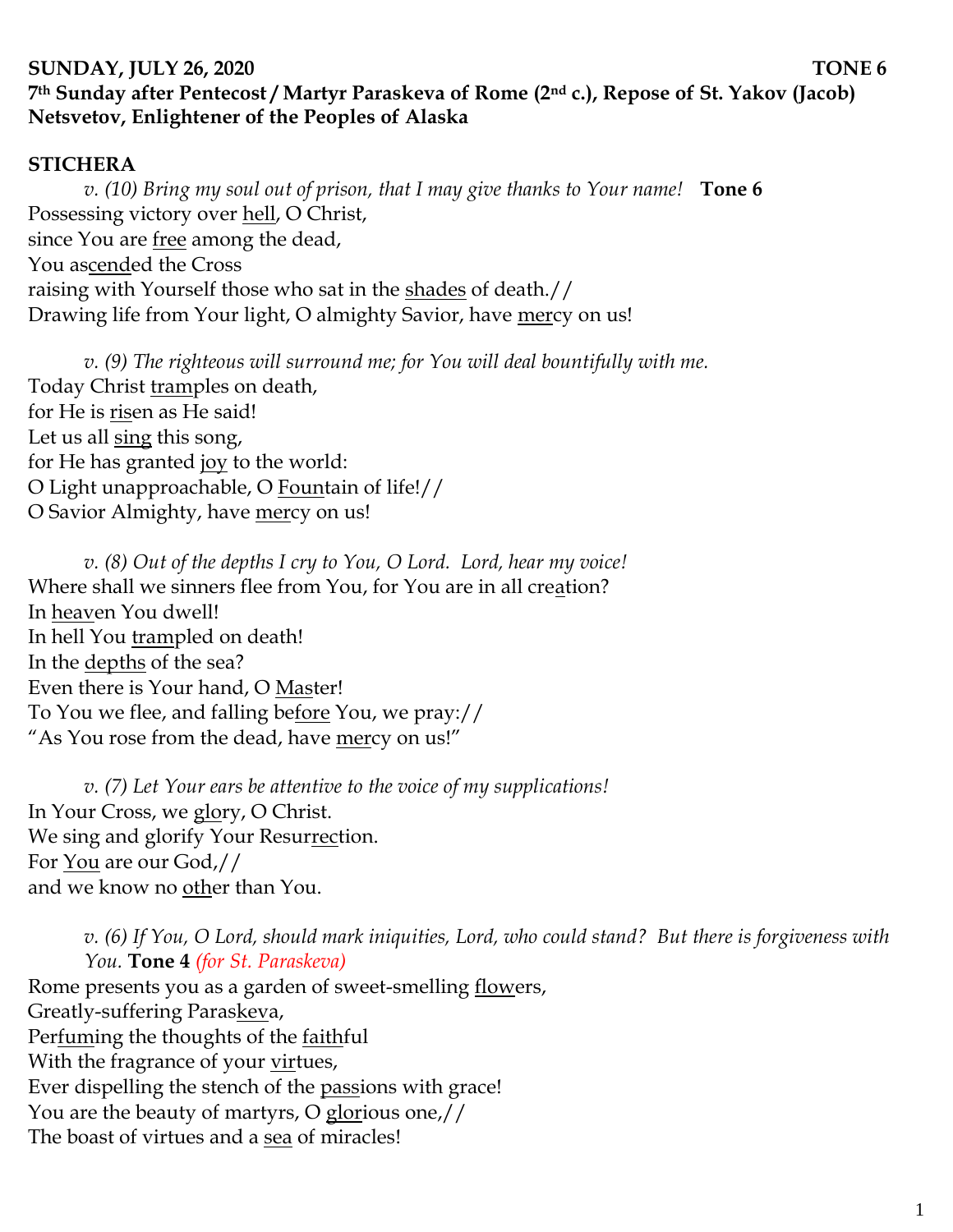*v. (5) For Your name's sake I have waited for You, O Lord, my soul has waited for Your word; my soul has hoped on the Lord.* 

Greatly suffering Paraskeva,

You have been given to all by Christ our God as a priceless treasure!

You suffered in Rome and remained there.

Glorious martyr, by your assistance,

You drive the wickedness of demons from men!//

Therefore today we all bless you and praise your holy sufferings.

*v. (4) From the morning watch until night, from the morning watch, let Israel hope on the Lord!*  Preserved by the power of Christ, most glorious Paraskeva, You ignored the pain of your body. You entered upon your struggle with a courageous intention, Paying no heed to your weakness! Strengthened by hope, together with those who came before you,// You have received illumination!

*v. (3) For with the Lord there is mercy and with Him is plenteous redemption, and He will deliver Israel from all his iniquities.* **Tone 6** *(to St. Jacob)* Rejoice, O Alaska, and exult, O North America, for a lamp bearing the Light of the Sun of Righteousness has gloriously appeared in you! Father Jacob, wise in God, who enlightened the northern lands with the joyous message of the Gospel of Christ, now shines forth in all the world. Therefore we sing praises to Christ,// Who is wondrous in His saints.

*v. (2) Praise the Lord, all nations! Praise Him, all peoples!* O you lovers of the feasts, let us hasten together to honor the righteous Jacob, who poured out his life for the Church! In countless sorrows and afflictions and in pain and deprivation, he bore all things, as the Apostles of old. We celebrate your memory, O saint chosen by God as a help to those in distress,// O Jacob our Father.

*v. (1) For His mercy is abundant towards us; and the truth of the Lord endures forever.*  Like the Patriarch Jacob of old, our holy Father Jacob fled from the comforts of this life and was granted a <u>vi</u>sion. A ladder from heaven appeared in the wilds of Alaska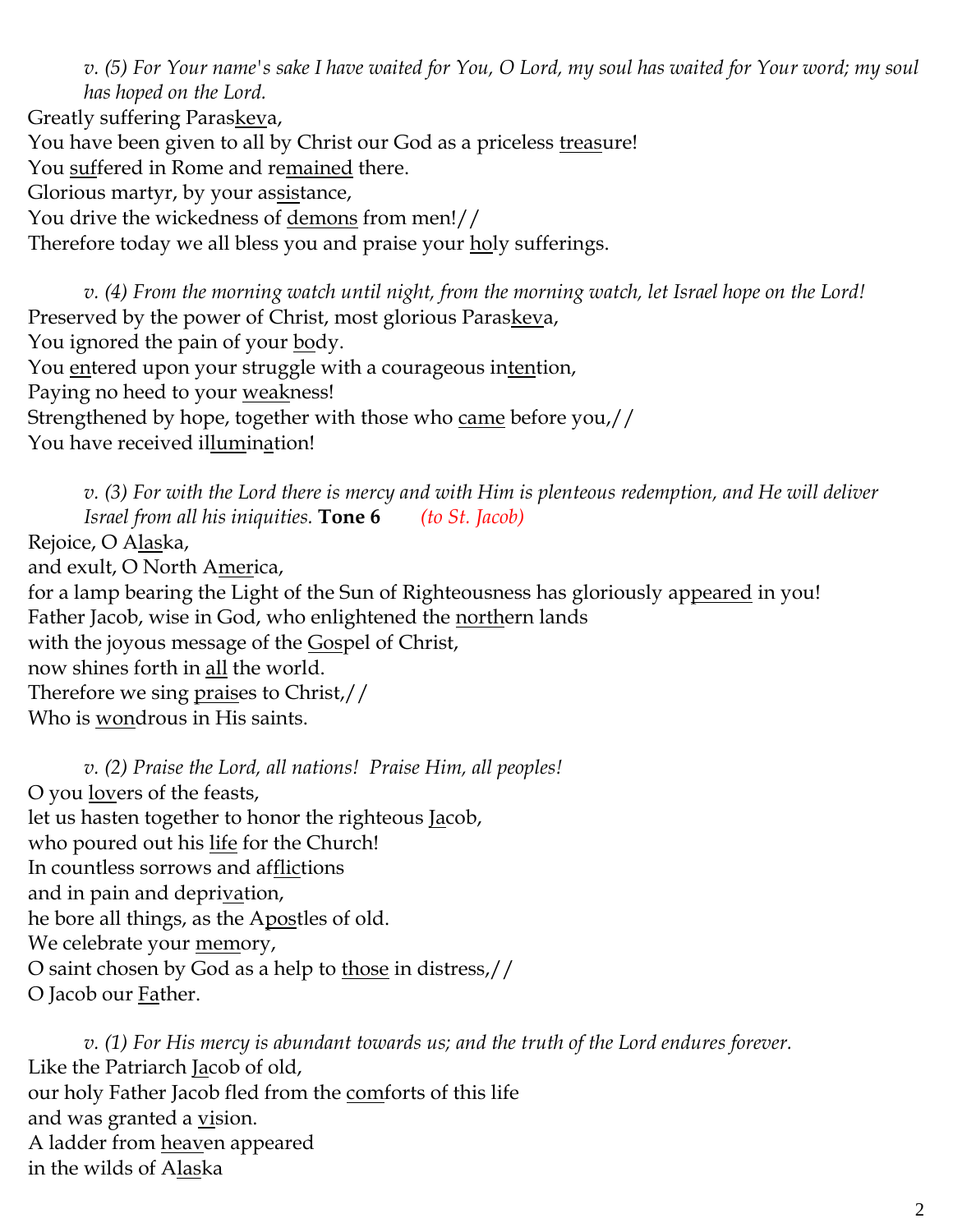that the people might ascend to God. With patience and love and the labor of many years, he obtained the longed-for Bride: the Holy Church of Christ, shining forth in his native land. Therefore we cry aloud to Him: "O holy Father <u>Ja</u>cob, entreat the Lord for us// that our souls may be saved!"

*Glory to the Father, and to the Son, and to the Holy Spirit;* The Queen stood at the right hand of the <u>Savi</u>or, As David sings, And you set your soul before your Lord as a sacrifice, Arrayed as in a garment of gold. You offered Him your body's blood like sweet-smelling <u>in</u>cense. All-praised martyr Paraskeva, Pray for us to Christ God, the Master of all,// That He may save our souls!

*now and ever, and unto ages of ages. Amen.* **Tone 6** *(Theotokion – Dogmatikon)* Who will not bless you, O most holy <u>Virg</u>in? Who will not sing of your most pure childbearing? The only-begotten Son shone timelessly from the **Father**, but from you He was ineffably incarnate. God by nature, yet <u>Man</u> for our sake, not two persons, but one known in two natures. Entreat Him, O pure and all-blessed Lady,// to have mercy on our souls!

## **APOSTICHA**

**Tone 6** Your Resurrection, O Christ our Savior, the Angels in heaven sing! Enable us on earth// to glorify You in <u>pur</u>ity of heart!

*v. The Lord is King; He is robed in majesty!*  Destroying the gates of hell, breaking the chains of death, You resurrected the fallen human race as al<u>might</u>y God!// O Lord, Who rose from the dead, glory to You!

*v. For He has established the world, so that it shall never be moved.* Desiring to return us to Paradise, Christ was nailed to the Cross and placed in a tomb. The Myrrhbearing Women sought Him with tears, crying,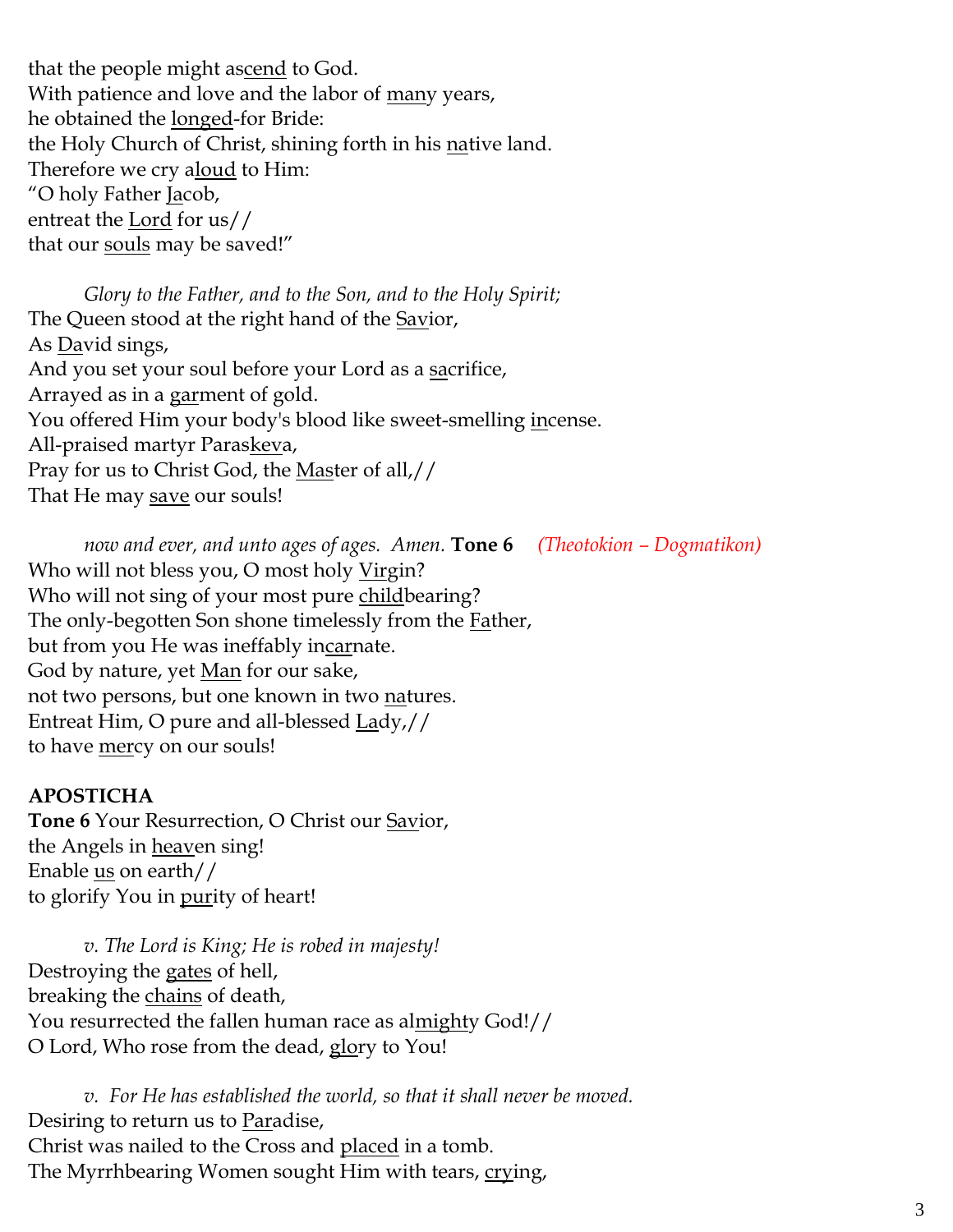"Woe to us, O Savior! How do You deign to descend to death? What place can hold Your life bearing body? Come to us as You promised! Take away our **wailling** and tears!" Then the Angel appeared to them: "Stop your lamentations! Go, proclaim to the Apostles: 'The Lord is  $\underline{\text{rise}}$ n,// granting us purification and great mercy!'"

*v. Holiness befits Your house, O Lord, forevermore!*  Having been crucified as You willed, by Your burial You captured death, O Christ, rising on the third day as God in glory,// granting the world unending life and great mercy!

*Glory to the Father, and to the Son, and to the Holy Spirit;* **Tone 8** *(for St. Paraskeva)* Paraskeva spoke to the tyrant saying: Ungodly and perverse governor, Why do you rage against Christians? I have not deprived you of a kingdom, Nor have I destroyed your city, Yet you think to persuade me with foolish words! I will pay no heed to you or your mindless words, For I will not spare my <u>flesh</u> for my Christ! He loves me and will grant me a kingdom! I will go to Him to be His bride. He will save me from the hands of my enemies// And grant me everlasting life!

*now and ever, and unto ages of ages. Amen.* **Tone 8** Unwedded Virgin, you ineffably conceived **God** in the flesh! O Mother of God most high, accept the cries of your servants, O blameless One! Grant cleansing of transgressions to all!// Receive our prayers and pray to save our souls!